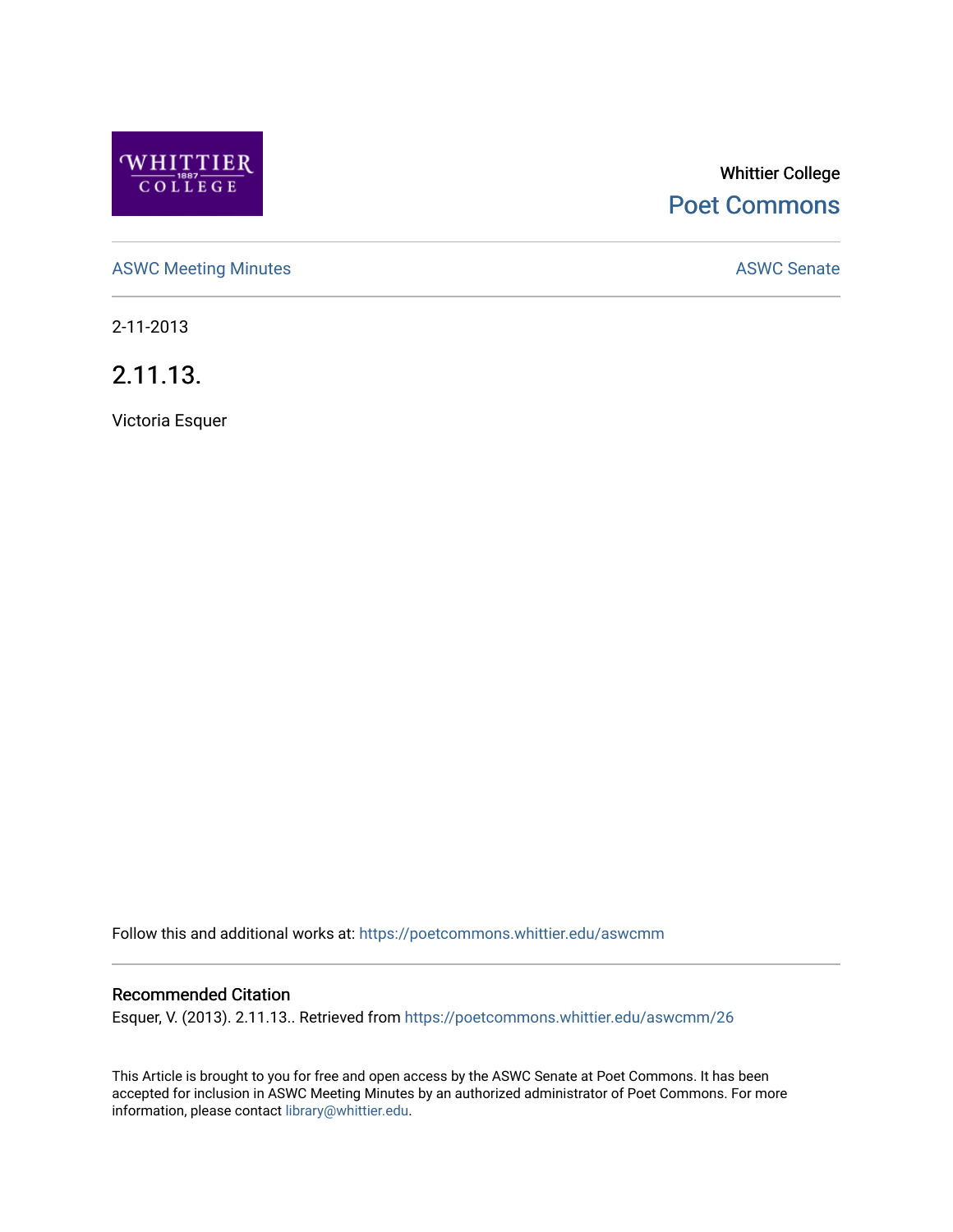

# **Meeting Minutes for Monday, February 11, 2013**

# **I. Meeting is called to order at 7:03pm**

- a. Moment of Silence observed
- b. Inspirational Quote
	- a."Those who stand for nothing fall for everything." Walt Whitman
	- b. Read by Miss Mendoza at 7:03pm

# **II. Mission Statement**

- a. The ASWC Senate, as the governing body of the Associated Students of Whittier College, is dedicated to the betterment of the college as an institution and as a member of the broader community. The Senate shall assist on-campus clubs and organizations in creating, promoting and implementing dynamic programs and events that involve students and add value to their educational experience. This body will act as an open forum for students to voice their opinions and desires, always keeping the best interests of the ASWC in mind. In all of its actions, the Senate will serve the students first with integrity, dedication, responsibility and humility.
- b. Read by Mr. Tejada at 7:04pm

# **III. Roll Call- Ms. Esquer**

- a. **Present:** Mr. D. Raygoza, Mr. P. Norton, Mr. R. Oliver, Mr. G. Carlson, Ms. M.Garcia, Ms. G. Garcia, Ms. D. Solis, Ms. B. Vargas, Mr. M. Baron, Ms. D. Martinez, Mr. A. Xiong, Mr. T. Van Dyke, Ms. B. Martinez, Mr. M. Cruz
- b. **Absent:** Ms. Reyes (excused), Ms. Tadesse (excused), Mr. W. Sanchez (excused) **Late:** Mr. J. Alioto (excused)

# **IV. Personnel Issue**

a. None

# **V. Minutes Amendment/Approval**

- a. Motion by Mr. Van Dyke to approve the minutes from 2/4/2013
- b. Motion uncontested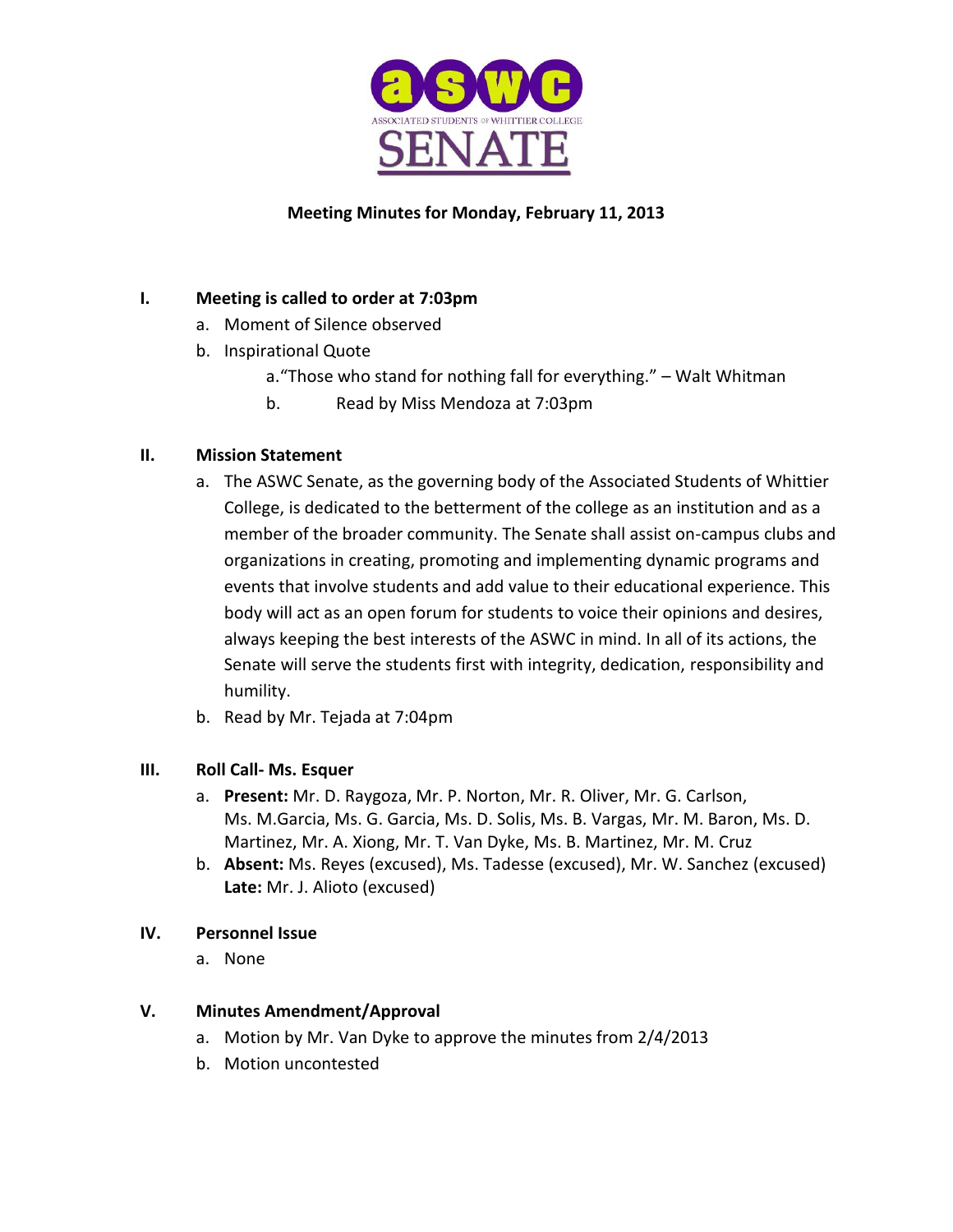## **VI. President's Message- Mr. Raygoza**

- **a.** Communication is key to working together and being successful.
- **b.** Thank you to everyone wearing their Senate polos. The rest of the Senators will receive polos next week.
- **c.** On Monday, February 18<sup>th</sup> President Herzberger will talk at the Senate meeting regarding the College's positioning plan

## **VII. Treasurer's Report- Mr. Carlson**

**a. The budget amounts are still estimated as we will not receive actual number until the College reports on the amount of students enrolled for Spring. We** 

**expect to receive these numbers by the beginning of March.**

| <b>ASWC ACCOUNTS</b>                                                     |                                    |  |
|--------------------------------------------------------------------------|------------------------------------|--|
| Executive Budget Balance:<br>Reserve Account Balance:                    | \$6,506.97 est<br>\$ 65,000.00 est |  |
| Total Funds Allocated:                                                   | \$5,638.92                         |  |
| <b>TOTAL ASWC FUNDS:</b><br>• General Fund:<br>· Low Budget Events Fund: | \$ 59.888.00 est<br>\$ 7966.11 est |  |
| Total Requests Pending:<br>• First Readings Pending:                     | \$25,971.36.00                     |  |
| • Second Readings<br>Pending:<br>• Future Readings                       | \$27,861.75                        |  |
| Pending:<br><b>RELATED ACCOUNTS</b>                                      | SO 00                              |  |
|                                                                          |                                    |  |

| Program Board Account: | \$31,005.00 est. |
|------------------------|------------------|
| Media Council Account: | \$66,780.00 est. |

#### **VIII. Constituent Reports**

- a. Ms. Garcia (Freshman Class Council)
	- a. Meeting with Joe Melendez (Freshman Class Council Advisor) on Tuesday, February 12<sup>th</sup>
- b. Ms. Solis (Freshman Class Council)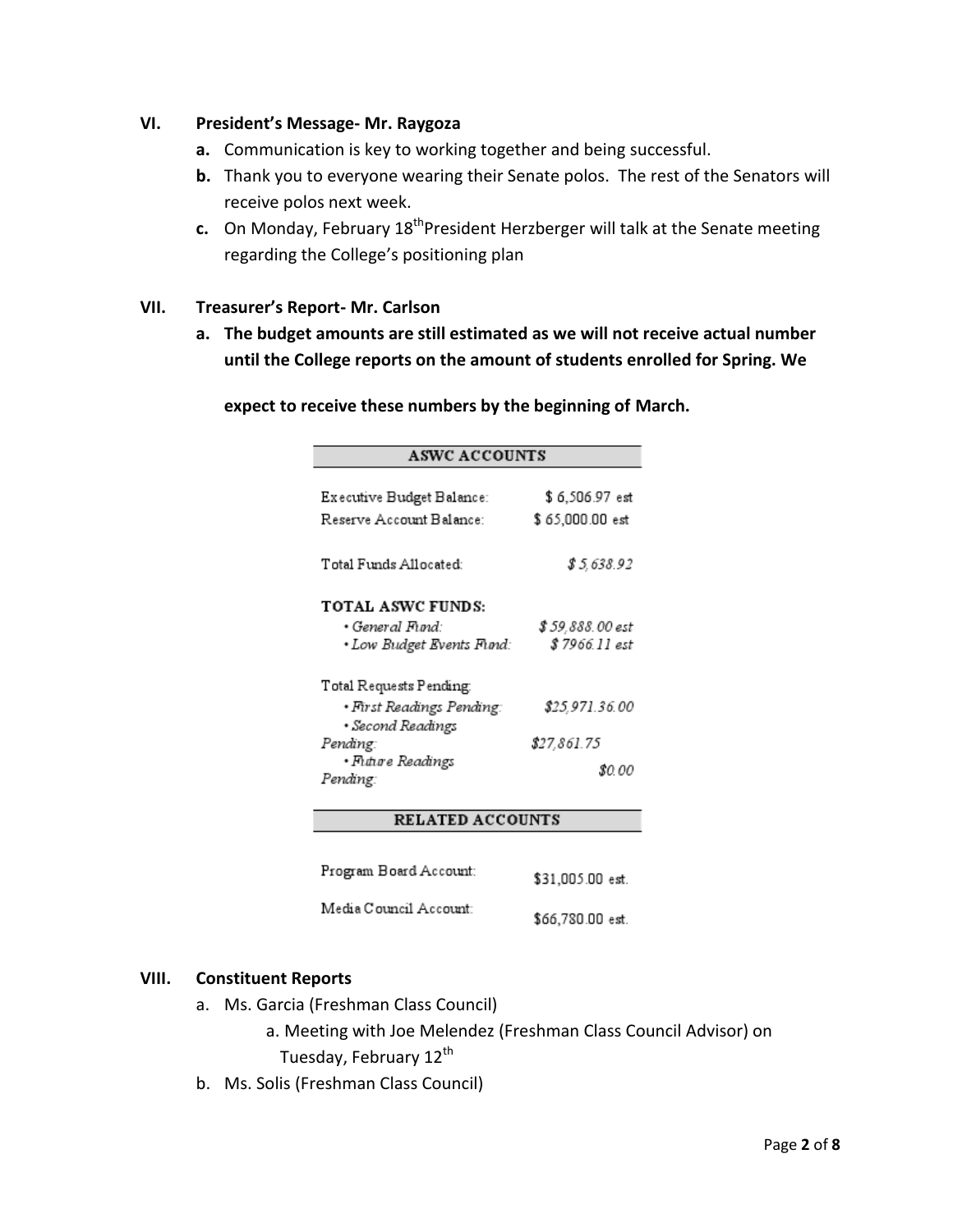- a. Working on Freshman Class Council constitution
- b. Elections will be held Monday, February  $18<sup>th</sup>$  and Tuesday,
	- February 19<sup>th</sup> to fill Freshman Class Council secretary position
- c. Ms. Vargas (Off Campus)
	- a. Nothing new to report
- d. Mr. Baron(Student Body Rep)
	- a.Nothing new to report
- e. Mr. Xiong (Turner Rep) a.Nothing new to report
- f. Mr. Van Dyke (Turner Rep)

Nothing new to report

g. Ms. Mendoza (Inter-Club Council)

a.First meeting is Tuesday, February  $12<sup>th</sup>$  at 12:30pm in Diehl 104

- h. Mr. Tejada (Media Council)
	- a.Media Council meetings are Tuesday at 4:30pm in the Video Production Studios (VPS)  $1<sup>st</sup>$  floor of the library
	- b. Media Council sponsoring dance team showcase on Saturday, February  $16<sup>th</sup>$  at 2pm, started instagram contest to win an Ipod Nano, selling tickets outside the CI at lunch this week
- i. Mr. Cruz

a. Nothing new to report

# **IX. Committee Reports**

a. Administrative- Mr. Norton

a. Working on the spirit of the constitution to reflect transparency

- b. Working on an amendment to the funding code regarding student professional DJsBudget- Mr. Carlton
	- a.Meets will be on Mondays at 4:30pm in the Senate Office
	- b. Please be mindful of your spending or else budgets will be tight this year
- c. Campus Relations- Mr. Oliver
	- a. Committee met to set goals
	- b. A ASWC newsletter will be created to communicate what senate has funded,the outcome of forums, or the legislation being worked on.
	- c.Working on purchasing promotional items such as t-shirst and a banner to hang outside Villalobos on Mondays so Poets know where they can come to voice their opinions.
- d. Elections- Ms. Esquer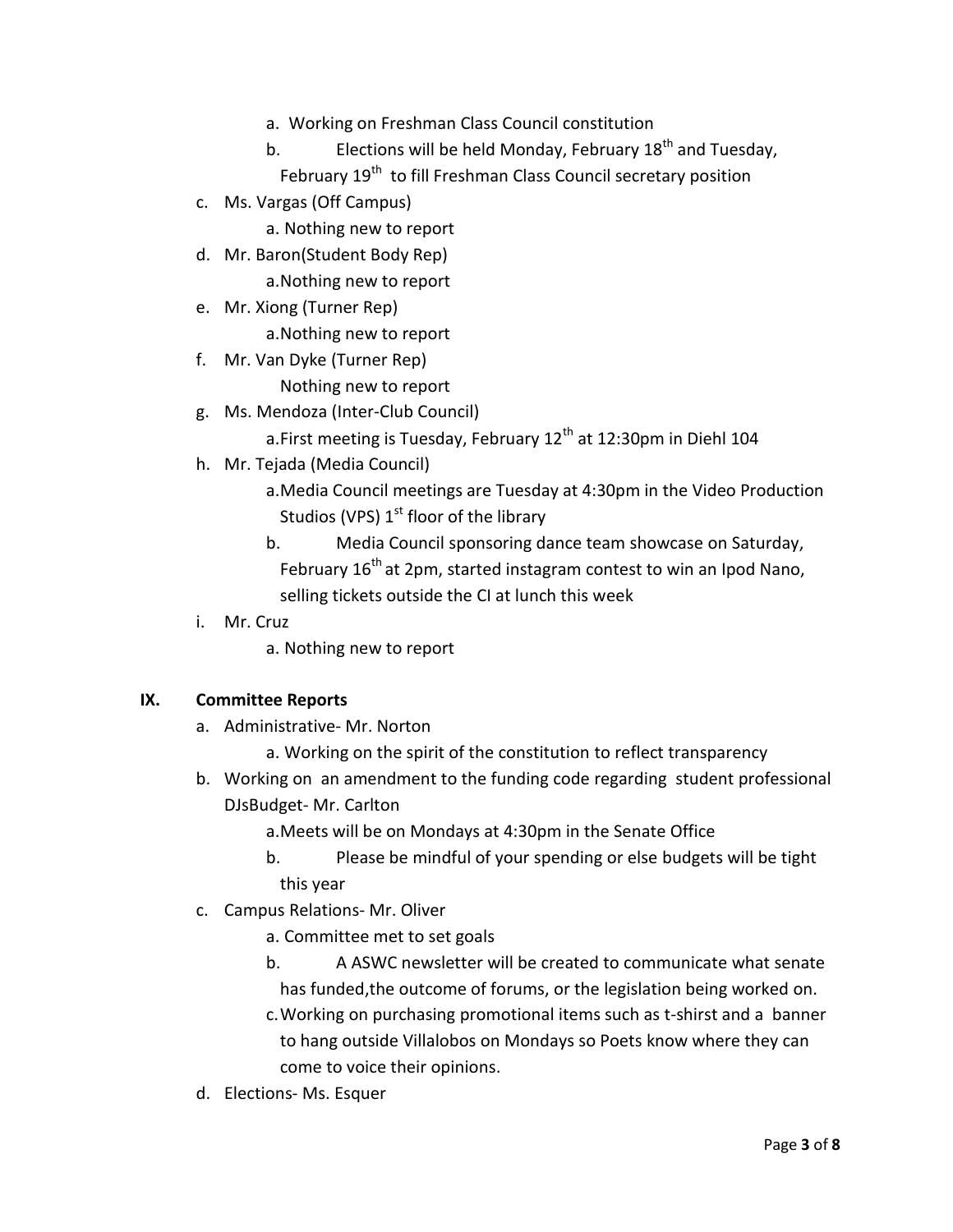- a.The following positions are available to run for:
	- -3 student body reps
	- -1 male SAAC rep
	- -1 Harris rep
	- -1 Ball/Wardman rep
	- -1 Commuter rep
	- -1 Freshman Class Secretary
- b. You can get your election packet from either Res Life or the LEAP office. They are due by Friday, February 15th at 5pm to the front desk of LEAP. Elections will take place on Moodle Monday, February 18th and Tuesday, February 19th. This is a great way to get involved on campus and let your voices be heard!
- e. Program Board Ms. Garcia
	- a.Nothing new to report
- f. Advocacy- Mr. Baron
	- a. Continuing work on Students Bill of Rights
	- b. Meetings are every Tuesday at 6pm in the Senate Office
- g. Culinary- Ms. Esquer
	- a. Meeting at 5pm Thursday, February 21 $^{\rm st}$  in The Spot
- h. Environmental- Mr. Van Dyke
	- a.Meeting at 6:15 every Monday in the Senate Office
	- b. Meeting with Dean Ortiz about bike rack issue
- i. Student Feedback- Ms. Solis
	- a.Meeting at 5pm every Monday in the Senate Office
	- b. All reps sent pictures to the chair of where they want to put their dorm's comment box, they will then pass that on to the Area Coordinator which will pass it on to facilities
	- c.There will be a forum outside the CI soon with reps asking poets personally what they think about different concerns

## **X. Public Voice**

a. This is a time for anyone not on the table to voice their questions, comments, or concerns.

a.No one present

## **XI. First Readings**

## **a. Asian Night**

a.Requested amount: \$12,934.75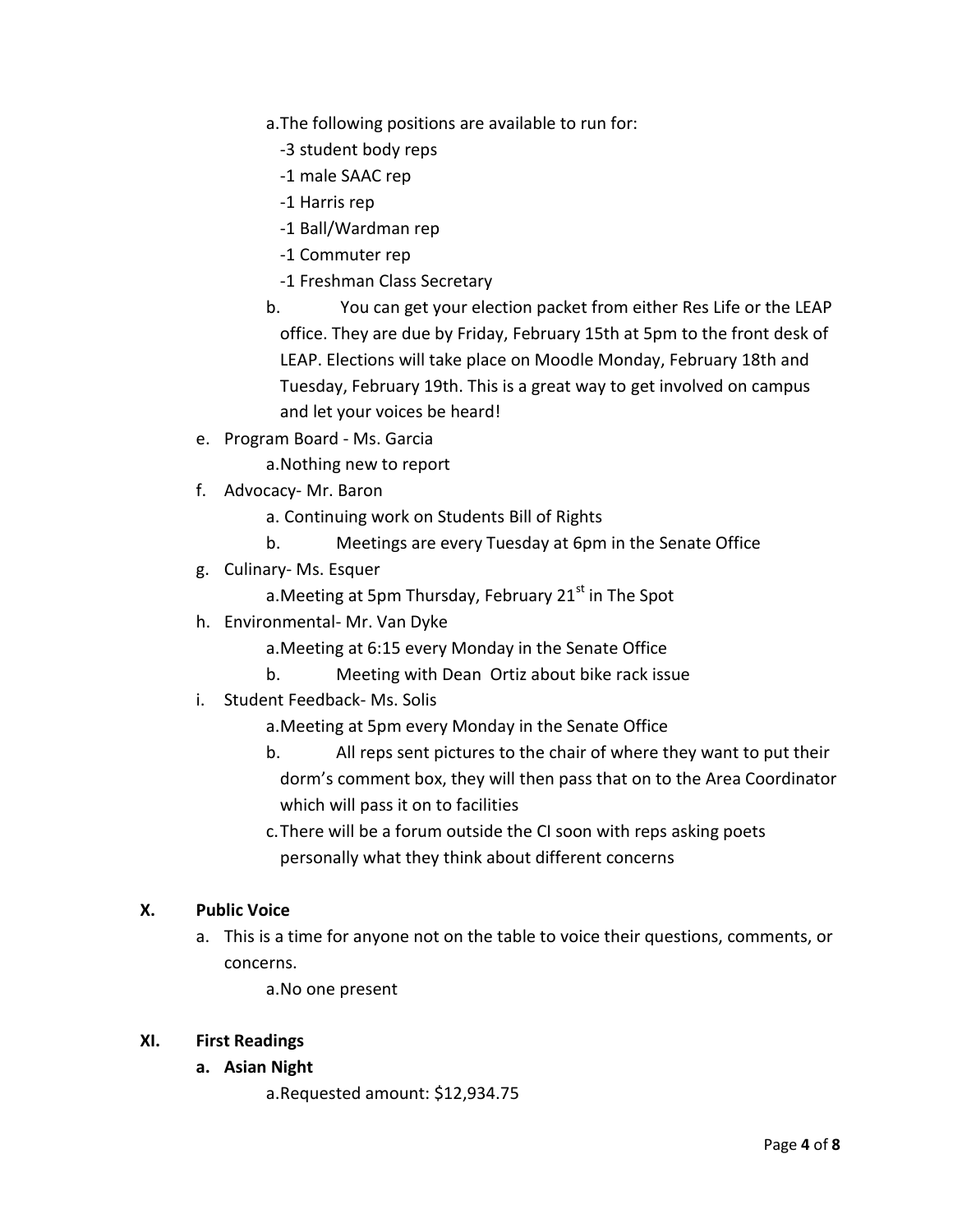## b. **Ash Wednesday Service (sponsored by Christian Poets)**

a. Miss Martinez moved to fast track as item g. under daily calendar considerations

b. Requested amount: \$250

## **c. Fish Bowl Discussion**

- a. Inviting professors to talk in a circle
- b. discussion of k-12 education and how it has affected their
- classrooms in college
- c.Publicizing through small flyers in the Spot and CI
- d. Requested amount: \$158.23

## **d. Penntronic (Sponsored by the William Penn Society)**

a.With a high attendance last year, better lighting and more lasers this

year, taller tent to reduce condensation of sweat

- b. advertising with promo video
- c.tent amount includes Sunday pick up, toiletries, and stage
- d. Requested amount: \$12,628.38

# **e. Psych Club**

a.recruitment meeting

- b. free pizza
- c.Requested amount: \$50

# **XII. Daily Calendar Considerations**

## **a. 80's PopDance(sponsored by Orthogonian & Palmer Societies)**

- a. March  $29^{th}$ from  $9$ pm 1am
- b. This would be the  $5^{th}$  annual
- c. 350 Poets showed up to last year's
- d. Motion by Mr. Baron to fund event in the recommended amount of \$4,650
- e.Motion uncontested

# b. **Hudson Taylor- Athlete Ally (sponsored by TBGLAD)**

a.March  $13^{\text{th}}$ 

b. Hudson Taylor speaks as an ally for the LGBT community, WC would be the first university to have both Jeffery Sheng and Hudson as speakers

- c.Raised \$200 as a club which they will use towards food and flyers
- d. Hudson Taylor will be speaking to two classes, on campus for 5 hours in total, open forum in Hoover for all Poets to attend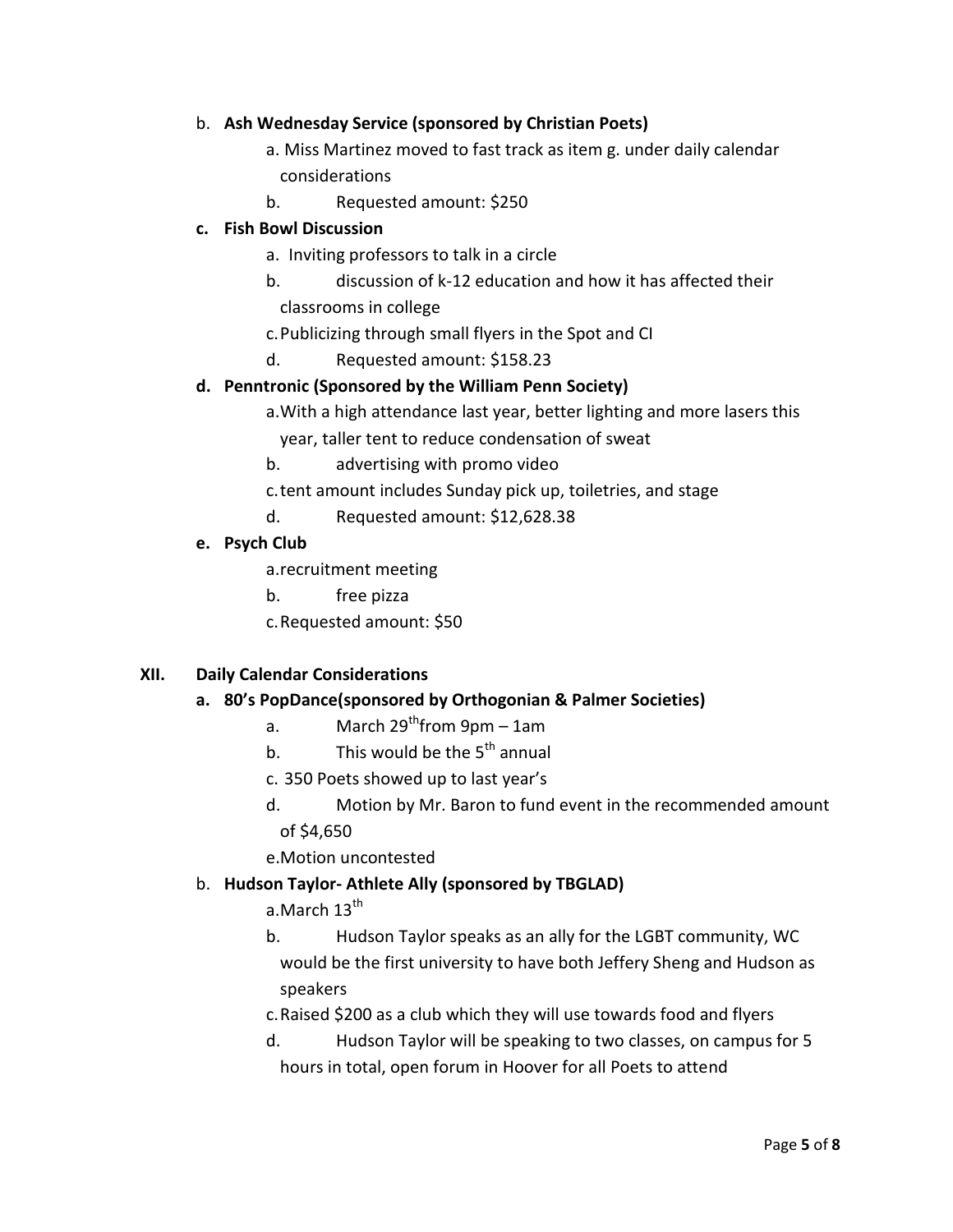- e.Motion by Mr. Van Dyke to fund event in the requested amount of \$3,500
- f. Motion uncontested
- g.
- **c. Latino Graduate Celebration (Sponsored by M.E.C.H.A)**
	- **a.** May  $11^{th}$  from 4-7pm
	- **b.**  $10^{th}$  annual
	- **c.**Motion by Miss Martinez to fund event in the requested amount of \$2,250
	- d. Motion uncontested

## **d. Latino Graduation Reception (Sponsored by M.E.C.H.A)**

- **a.** May  $11^{th}$  from 5:30-10pm
- **b.** An evening of food and commending the achievements of Latino students

**c.**Motion by Mr. Baron to fund event in the requested amount of \$5,250

d. Motion uncontested

## **e. MarTgras (sponsored by the Thalian Society)**

- **a.** March 8<sup>th</sup> from 8pm-12am
- **b.** Location: Upper Quad

**c.**more interactive this year, carnival vibe

- **d.** Motion to fund event in the requested amount of \$6,522.50
- e.Motion uncontested

## **f. Luminarias ( sponsored by Program Board)**

- **a.** March 9th from 8pm-12am
- b. Location: Grammy Museum at LA Live
- c.Heaters greatly needed to enjoy the atmosphere
- d. Motion to fund event in the requested amount of \$5,900 e.Motion uncontested

# **g. Ash Wednesday Service (sponsored by Christian Poets)**

a.Motion by Mr. Baron to fund event in recommended amount of \$50

b. Ms. Martinez objected due to the charity donation of \$200

c.Since Senate doesn't fund donations/give aways, Mr. Alioto motioned to override the funding code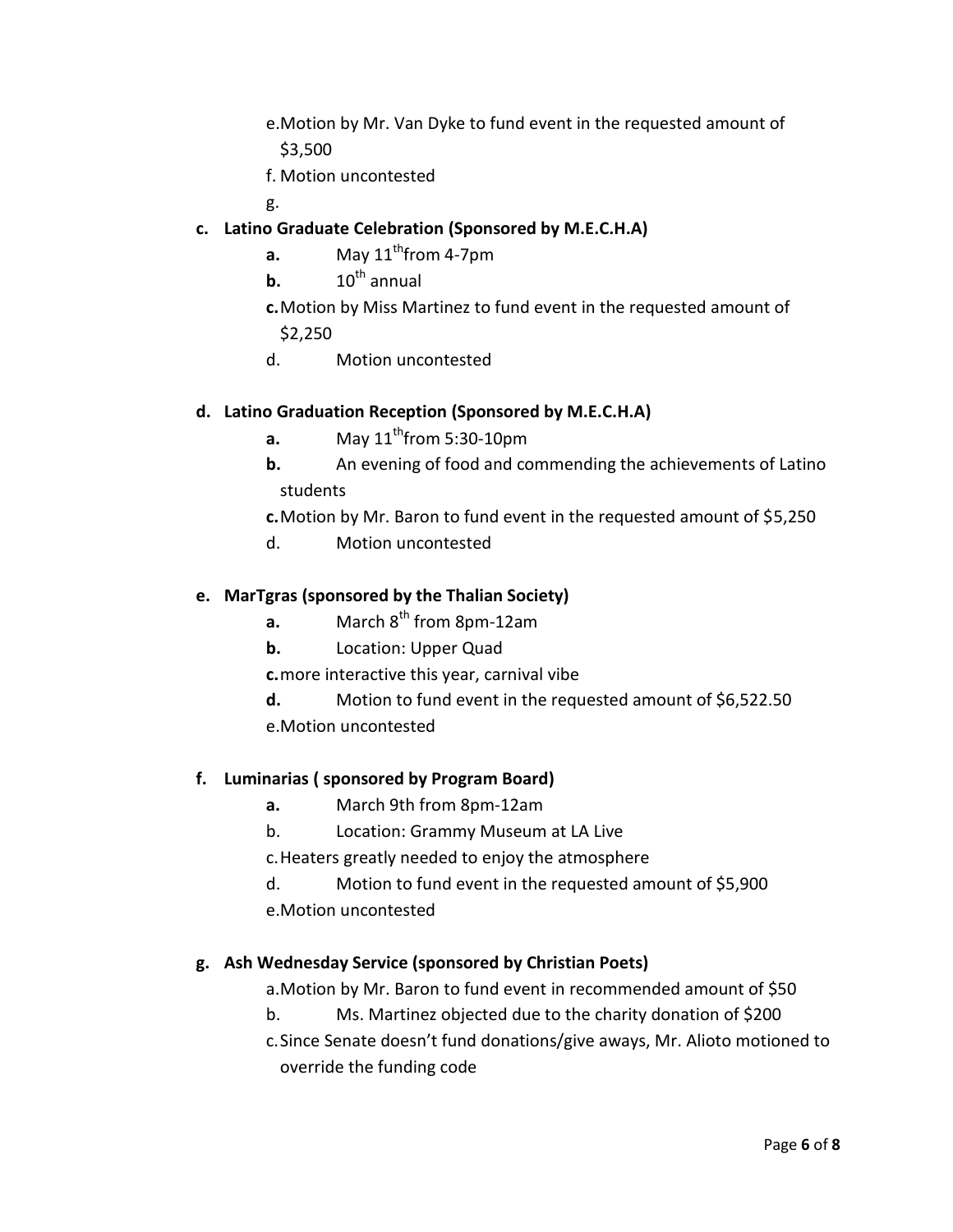- 1. vote for override: 10
	- opposed: 2
	- abstained: 1
- d. Motion by Mr. Alioto to approve the requested amount of \$250 e.Motion uncontested

## **XIII. Miscellaneous Business**

- a. Mr. Raygoza
	- a. Meet with commuter reps right after Senate meeting
	- b. Will appoint Poets positions if seats on table don't get filled through elections

## b. Mr. Carlson-

- a. Budget committee meet after Senate meeting
- b. Budget committee meets at 4:30 on MondaysNeed more Senators as well as non-Senators on this committee
- c. Ms. Solis
	- a. Send picture of where reps would like comment box if haven't yet
- d. Ms. Esquer
	- a.Committees chairs must inform me of the day / time / frequency of their respective committee meetings will be meeting
	- b. Reminder that meetings are open to all full-time undergraduate students
	- c.Please get your peers to run for Senator positions
	- d. Election packets can be picked up from the LEAP office, Res Life, or the Senate office
	- e. Election packets are due Friday, February  $15<sup>th</sup>$  by 5pm to the LEAP office
	- f. Voting on Moodle will take place Monday, February  $18<sup>th</sup>$  and Tuesday, February 19<sup>th</sup>
- e. Mr. Oliver
	- a. Need more info on the President coming to next week's Senate meeting

## **XIV. Announcements**

a. Ms. Young

a.Derek Hughes, the magician, for which ASWC Senate allocated funding last semester was a success as about 60 Poets came out to see his show and he was also interviewed by QCTV and KPoetRadio

- b. Club/Org Registration due Friday, February  $15<sup>th</sup>$  at noon
- b. Mr. Baron